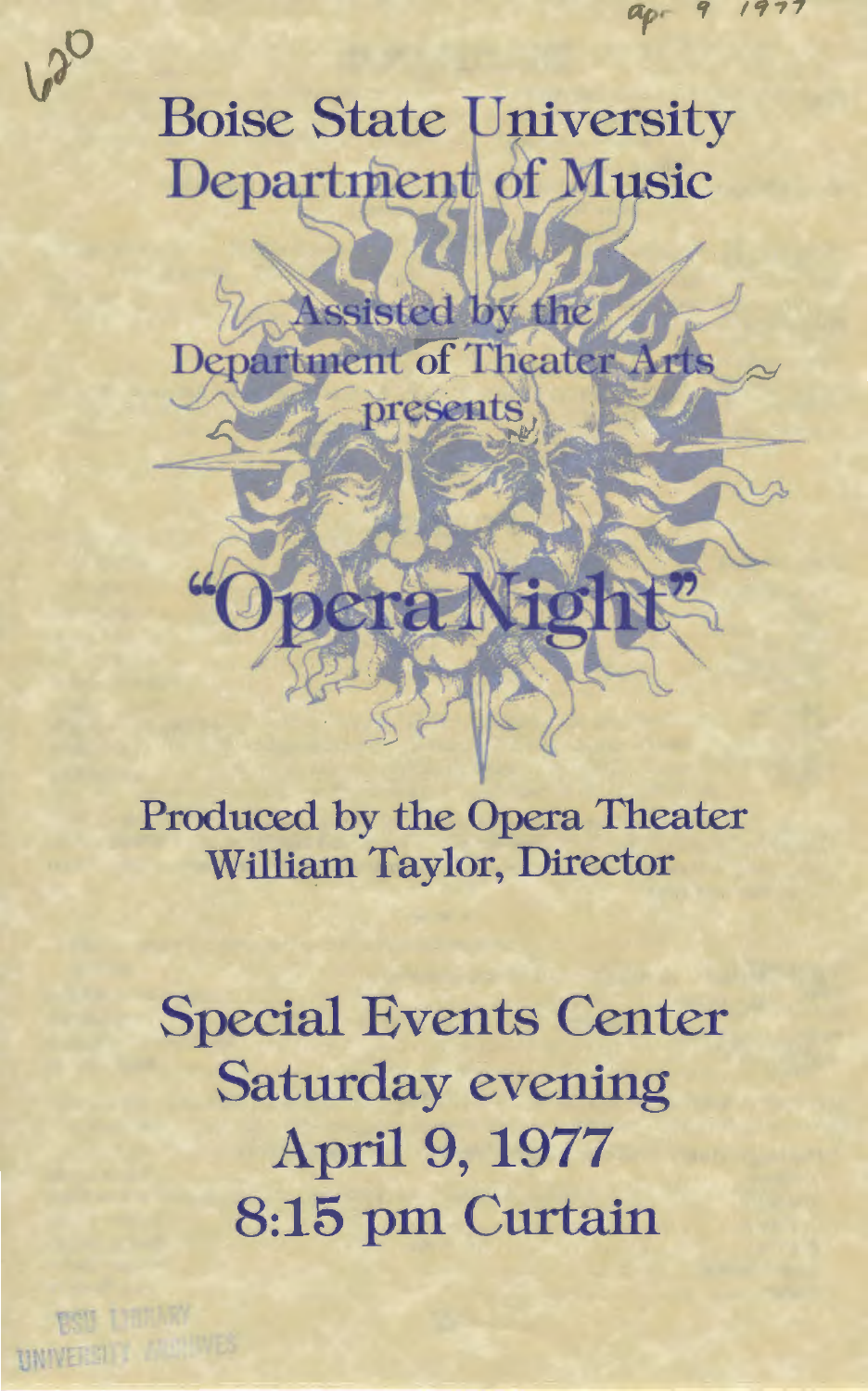## **Directing Staff**

Stage Directors: Dr. Robert Erickson • Del Corbett<sup>\*</sup> Dr. Charles Lauterbach\* William Taylor\*\* Musical Preparation: Dr. John Baldwin\*\* (Keyboard and Percussion Ensembles) Mary Wippel\*\* (children's chorus) William Taylor\*\* (vocał coach) Choreography: Joni Damiano Costumer: Barbara Hosford Lighting and Sound: Jon Irwin Production Pianists: Meg Rayborn Anna Holley Larry Curtwright Audio-Visual: Dick Graybeal (Educational Media Services) and Steve Robertson (Special Events Center) • *BSU Theatre Arts Department Faculty*  • *\*BSU Department of Music Faculty* 

#### **Program**

(All casts listed in order of appearance)

| "La Boheme"  Act IV  Giacomo Puccini | <b>CALIFORNIA CARD AND</b> |  |
|--------------------------------------|----------------------------|--|
|                                      |                            |  |
|                                      |                            |  |
|                                      |                            |  |
|                                      |                            |  |
|                                      |                            |  |
|                                      |                            |  |
|                                      |                            |  |
|                                      |                            |  |

*In Act IV we find Rodolfo unable to write (visions of Mimi), Marcello quite unable to paint (thoughts of Muzetta). The four Bohemians find reason to feast and cavort when Schaunard and Co/line bring food and good cheer. Their play is interrupted when Muzetta brings Mimi, who is*  ' ' ... *all alone and dying.* ' '

#### \*\*

| "Mod-Carmen" Martin Kalmanoff (World Premiere)                                                                                         |  |
|----------------------------------------------------------------------------------------------------------------------------------------|--|
|                                                                                                                                        |  |
|                                                                                                                                        |  |
|                                                                                                                                        |  |
|                                                                                                                                        |  |
| and the second second service of the second second service of the second service of the service of the service<br>LA PILITIAN ANG ALIM |  |
|                                                                                                                                        |  |

| "The Magic Flute" Suicide quartet Act IV W.A. Mozart |  |
|------------------------------------------------------|--|
|                                                      |  |
|                                                      |  |
|                                                      |  |
|                                                      |  |
|                                                      |  |
|                                                      |  |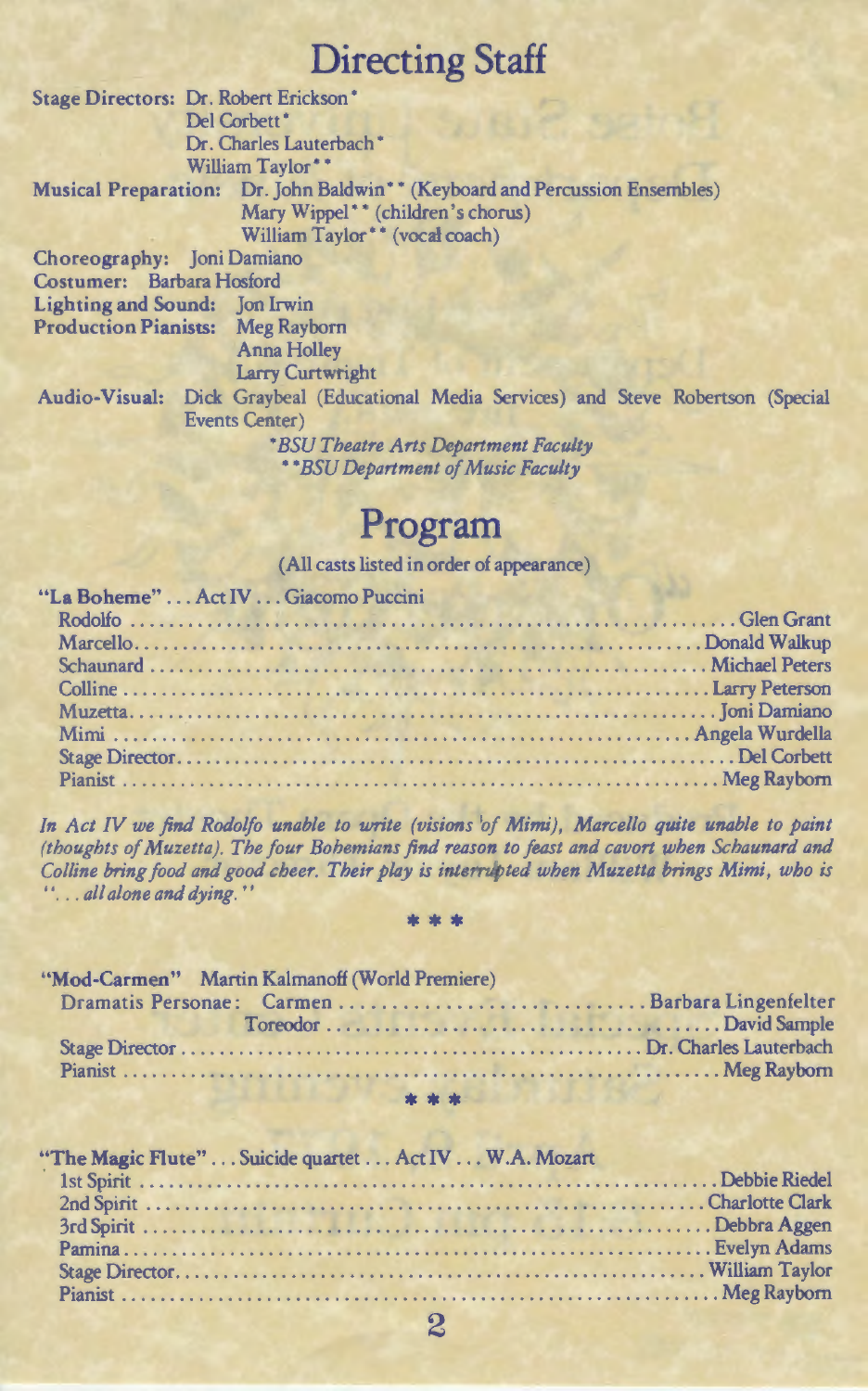*The Three Spirits are discovered in a garden singing praises of the rising sun, before which superstition shall vanish from the earth and wisdom and peace prevail. Pamina enters carrying her mother's dagger; since Tamino has forsaken her she has nothing left to live for. As she raises the* dagger to stab herself, the Three Spirits stay her arm, avowing that Tamino does indeed love her, *and bid her to follow them to where he may be found.* 

\*\*

"Mod-Traviata" ... Martin Kalmanoff (Stage Premiere) ... First performance: Mike Douglas Show, 1972, featuring Mike Douglas as Alfredo, Jack Klugman as Violetta, Rich Little as Germont.

\*\*\*\*

"Frustration" . . . text and music by Sheldon Harnick Melisande .......................................................... Belinda Cheslik Pelleas ......................................................... Barbara Lingenfelter Pianist ........................................................... Larry Curtwright Violin ............................................................ Roberta Whiting Clarinet ............................................................. Jan Rundquist Stage Director ....................................................... William Taylor

*Melisande is out in the forest searching for Pelleas, her lover. She meets an old lady. The old lady claims that she is really Pelleas and that a wicked witch has transformed him into an old lady. They express mututallove, but when pressed, Melisande refuses to kiss Pelleas because he resembles an old lady. They decide to search for the wicked witch and depart as the curtain closes.* 

By arrangement with Theodore Presser Company, sole agent for Merion Music, Inc., publisher.

\*\*\*

"The Women" ... text and music by Thomas Pasatieri Mother ......................................................... Mary Ellen Lemon Wife .................................................................. Ann Alkire Man ............................................................. Gerald Morelock Stage Director ................................................... Dr. Robert Erickson Pianist ............................................................... Anna Holley

*A powerful, surrealistic study of the struggle between a man, his wife and his mother. By placing the opera in the "after life," the composer-librettist stresses, with utmost simplicity, the eternal nature of the conflect. (First performance 1965, The Aspen Music Festival)* 

By arrangement with Theodore Presser Company, publisher and copyright owner.

\*\*\*

3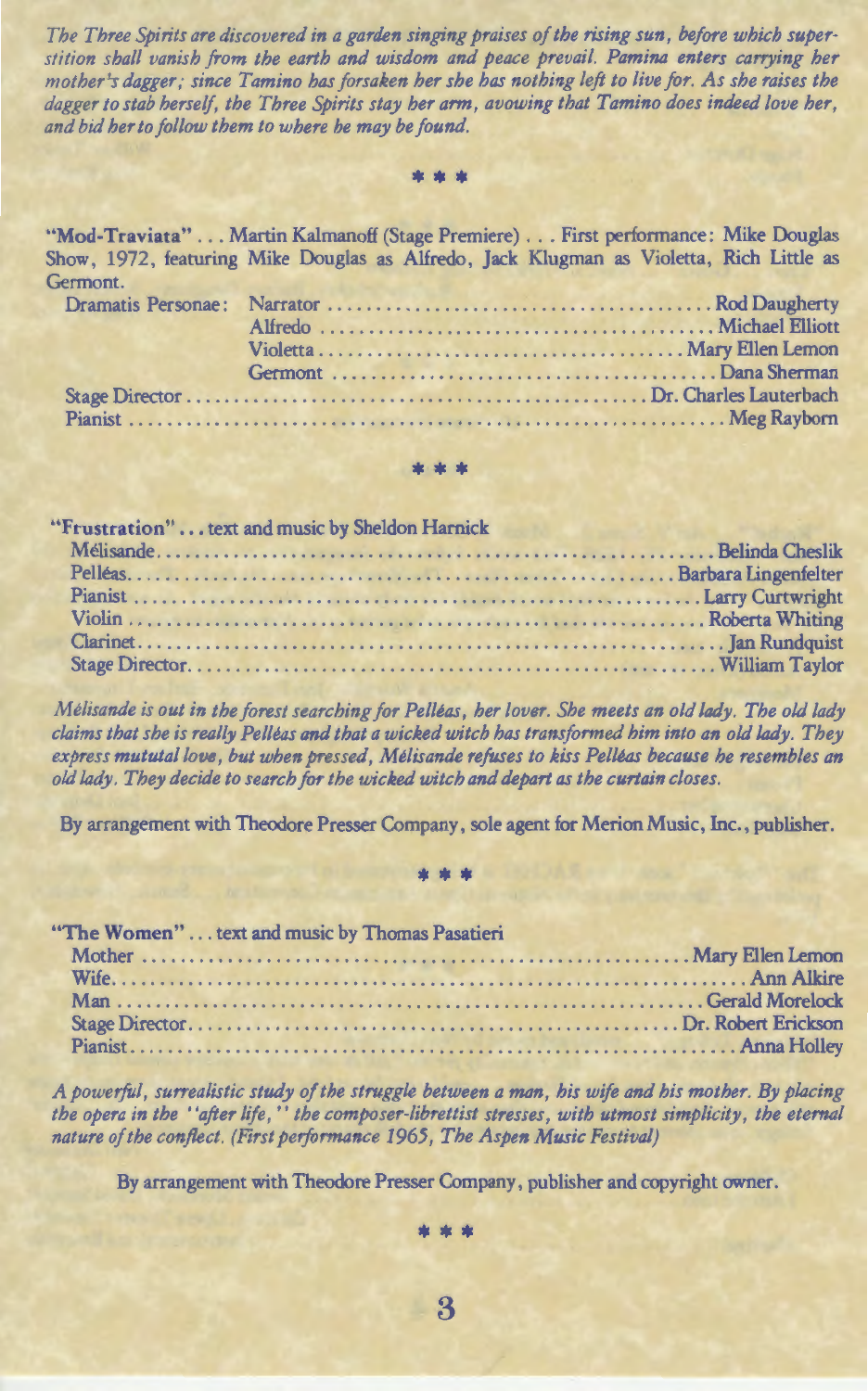"Happy to Make Your Acquaintance" from THE MOST HAPPY FELLA ... music and lyrics by Frank Loesser.

| $U1$ is a contracted by $U2$ in $U3$ |  |
|--------------------------------------|--|
|                                      |  |
|                                      |  |
|                                      |  |
|                                      |  |
|                                      |  |
|                                      |  |

#### \* \* \*

|  | "Time  Gone"  music and lyrics by Meg Rayborn |  |
|--|-----------------------------------------------|--|
|  |                                               |  |
|  |                                               |  |

#### \*\*\*

10 minute intermission

#### \*\* \*

"Rachel" . . . Act V, Scene 2 . . . Music by Dr. C. Griffith Bratt . . . Librettist, Hazel Weston *Time: December 22, 1828. Two weeks before the inauguration of Andrew Jackson as the seventh President of the United States. Place: The Hermitage, near Nashville, Tennessee. Story: Rachel is dead. jackson has kept watch beside her body through the last night. As news spread of her death, negroes whom she had fed and befriended gather at the Hermitage to mourn.* 

| At MARRIA I ISON LORD SAIN CITY ON A HOW JOW MISSY O ALLIANCE AND LORD IN THE STAR STATISTICAL ARE ITED WITH |
|--------------------------------------------------------------------------------------------------------------|
|                                                                                                              |
|                                                                                                              |
|                                                                                                              |
| Debra Irusta, Debbie Riedel, Belinda Cheslik, Gerald Morelock,                                               |
| Rodney Daugherty, Robert Heller, Larry Peterson                                                              |
|                                                                                                              |
|                                                                                                              |
|                                                                                                              |
|                                                                                                              |
|                                                                                                              |

This "Spiritual" scene from RACHEL is being performed in its contemporary-symbolic style, as performed by this company at the National Opera Association Convention ... Seattle, November, 1976.

\*\*\*

#### "African Trilogy" . . . words and music by Neil Diamond

*''When rhythm and blues lost its sensuality for me I fell in love with a woman named Gospel. We met secretly in the churches of Harlem* ... *and loving her as I did, I found a great yearning to know of her roots. And /found them, and they were in Africa, and they left me breathless. The 'African Trilogy' is an attempt to convey my passion for the folk music of that black continent.* ''

|  | -Neil Diamond                    |
|--|----------------------------------|
|  |                                  |
|  |                                  |
|  | Children, Opera Theater Ensemble |
|  |                                  |

4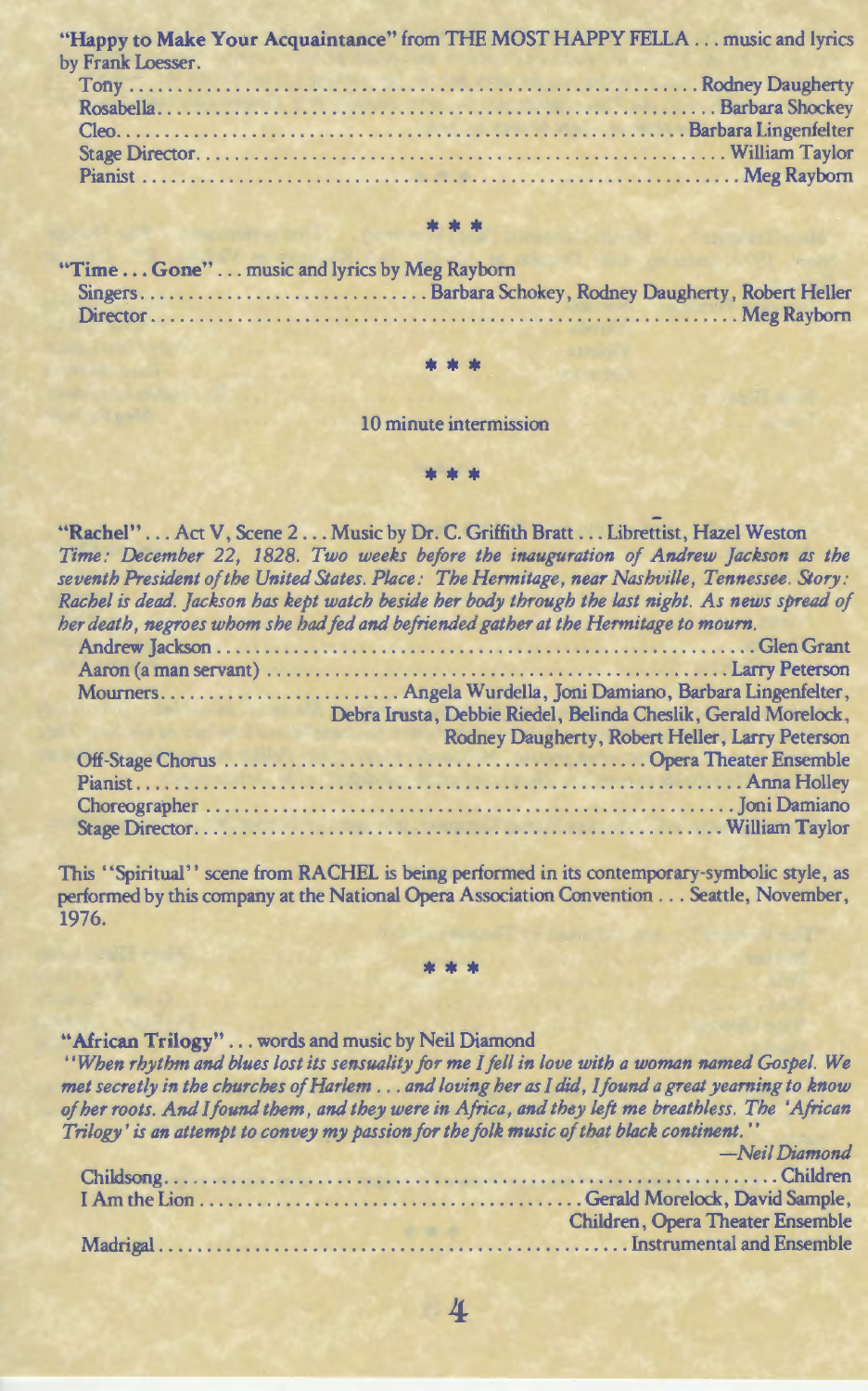|                                                                           | Barbara Shockey, Ensemble              |
|---------------------------------------------------------------------------|----------------------------------------|
|                                                                           |                                        |
| "Christ I shall meet Him He will meet me I must go now I must not be late |                                        |
| A child has been born THE child has been born"                            |                                        |
|                                                                           |                                        |
|                                                                           | (Keyboard and Percussion Ensembles and |
|                                                                           | audio-visual scenes of Africa          |
|                                                                           |                                        |

## **Keyboard and Percussion Ensembles** :

Bob Allen (small conga), Candy Atkins (horn), Mike Barry (drum set), Dave Booth (bass marimba), Ron Cornwell (trumpet), Larry Curtwright (piano), Jackie Dodson (marimba), Mona Elledge (marimba), Pat Flaherty (marimba), Glen Grant (guitar), Terry Henderson (large conga), Jim Hopkins (maracas, timpani), Craig Hurst (trumpet), Ronda Miller (flute), Sandy Mitchell (flute), Mel Morrison (timpani, vibe, bass drum), Greg Neu (triangle, guiro, bongos), Kevin Paustian (hom), Jan Rundquist (clarinet), Phil Rundquist (trombone), Maralyn Sommer (bassoon), Wendy Taylor (cello), Ethel Thornton (marimba), Wes Warren (tambourine, jawbone), Roberta Whiting (violin), Molly Wisdon (marimba), Debora Hall (violin). Directed by Dr. John Baldwin.

# **Children (Campus School):**

Todd Adams, Lisa Aitchison, Dennis Hill, John Ziel, Karl Gahley, Tim Lowe, Susie Schafer, Theresa Hughes, Fiona Wilson, Lynette Nagy, Lynette Thompson, Lori Olsen, Julie Petty, Angie Pettit, Stacy Moon, Eric Jensen, Robby Fickel, Danny Goumeau, Larry Odeaga, Alicia Clements, Scott Williams, Chris Thornton, Heidi Pergande, Candy Christenson. Directed by Mary Wippel. Special thanks to Kathy Drips (student teacher), and Carrie Carley (3rd grade teacher).

# **Opera Theater:**

Angela Wurdella, Barbara Shockey, Evelyn Adams, Charlotte Clark, Debbie Riedel, Mary Ellen Lemon, Belinda Cheslik, Ann Alkire, Barbara Lingenfelter, Debra lrusta, Joni Damiano, Debra Aggen, Betty Lawrence, Glen Grant, Michael Peters, Michael Elliott, Dana Sherman, David Sample, Gerald Morelock, Rodney Daugherty, Larry Peterson, Robert Heller, Donald Walkup. Directed by William Taylor. Choreographer- Joni Damiano. Lighting and Sound Technician- Jon Irwin. Costumer- Barbara Hosford.

"African Trilogy" produced with special permission of Prophet Music Inc., Los Angeles, California.